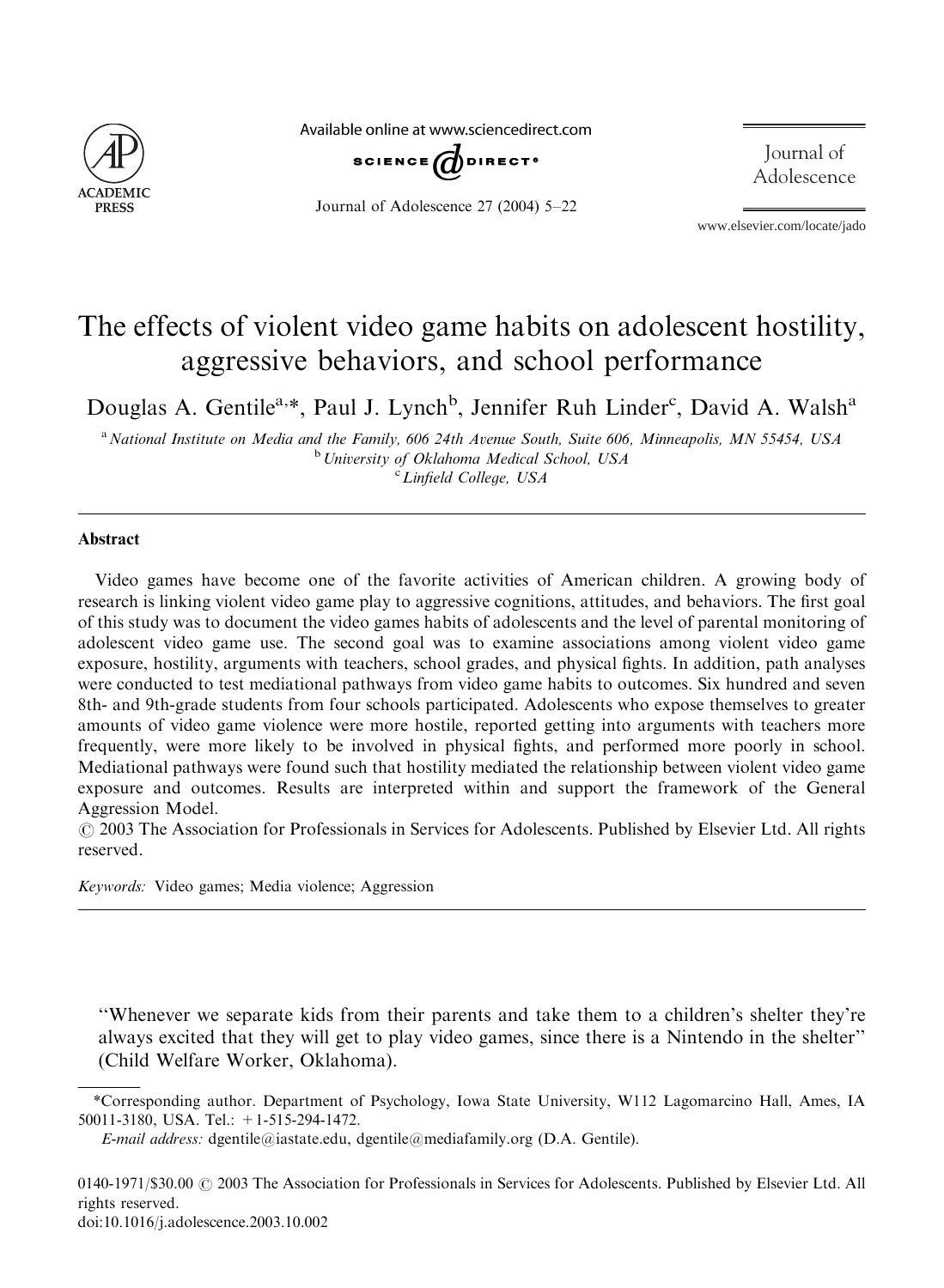#### Introduction

Video games have become one of the favorite activities of children in America [\(Dewitt, 1993](#page-16-0)). Sales have grown consistently with the electronic entertainment category taking in between \$7 billion and \$7.5 billion in 1999, surpassing theatrical box office revenues for the first time [\(Come](#page-16-0) [in and play, 2000](#page-16-0)). Worldwide video game sales are now at \$20 billion [\(Cohen, 2000\)](#page-16-0), fueled in part by the more than 100 million Gameboys and 75 million PlayStations that have been sold [\(Kent, 2000\)](#page-17-0). The average American child aged 2–17 years plays video games for 7 h a week [\(Gentile](#page-17-0) & [Walsh, 2002\)](#page-17-0). This average masks wide differences between boys and girls and children of different ages. In the present study, for example, adolescent girls played video games for an average of 5 h a week whereas boys averaged 13 h a week.

Over the past 25 years, a number of studies have looked at the effects of video games on children and adolescents. A majority of this research has examined associations between video game use and aggressive behavior, but there has also been some interest in the effects of video games on school performance. There are at least two aspects of video game use that are of interest to researchers—amount and content. With respect to content, researchers have been most interested in violent games compared with non-violent games. Although not all studies have differentiated between violent and non-violent content, this is an important distinction, as it is likely that the effects of amount of play and the content of games may be independent of each other. For example, most evidence suggests that amount of play affects school performance, whereas violent content affects aggressive outcomes.

## Effects of amount of video game play on school performance

A number of studies have shown a negative association between amount of video game play and school performance for children, adolescents, and college students (e.g. [Harris & Wiliams](#page-17-0) [1985;](#page-17-0) [Creasey & Myers, 1986](#page-16-0); [Lieberman, Chaffee,](#page-17-0) [& Roberts, 1988](#page-17-0); [van Schie & Wiegman, 1997](#page-17-0); [Roberts, Foehr, Rideout,](#page-17-0) & [Brodie, 1999;](#page-17-0) [Anderson](#page-16-0) & [Dill, 2000](#page-16-0); [Walsh, 2000](#page-17-0)). In general, a preponderance of studies show a fairly consistent negative correlation between recreational video game play and grades. For example, high-school students who report spending more time playing video games or who report spending more money on video games had poorer grades in English classes ([Harris](#page-17-0) & [Wiliams, 1985\)](#page-17-0). Others have documented a similar negative correlation with college students between amount of time playing video games and grades ([Anderson](#page-16-0) & [Dill, 2000](#page-16-0); [Paschke, Green, & Gentile, 2001\)](#page-17-0).

The content of the games being played certainly could affect the relationship between amount of play and school performance. If, for example, students played only educational games, they would probably be less likely to show a corresponding deficit in school performance. [Lieberman](#page-17-0) [et al. \(1988\)](#page-17-0) have shown that children who use computers to play games frequently perform more poorly in school, whereas those who use computers for schoolwork perform better in school. However, regardless of content, the amount of play could affect grades negatively by displacing time spent in other educational and social activities. This ''displacement hypothesis'' suggests that electronic media can influence learning and social behavior by taking the place of activities such as reading, family interaction, and social play with peers ([Huston et al., 1992](#page-17-0)). If the average child plays video games for 7 h a week, those are 7 h that the child is not engaged in reading, homework,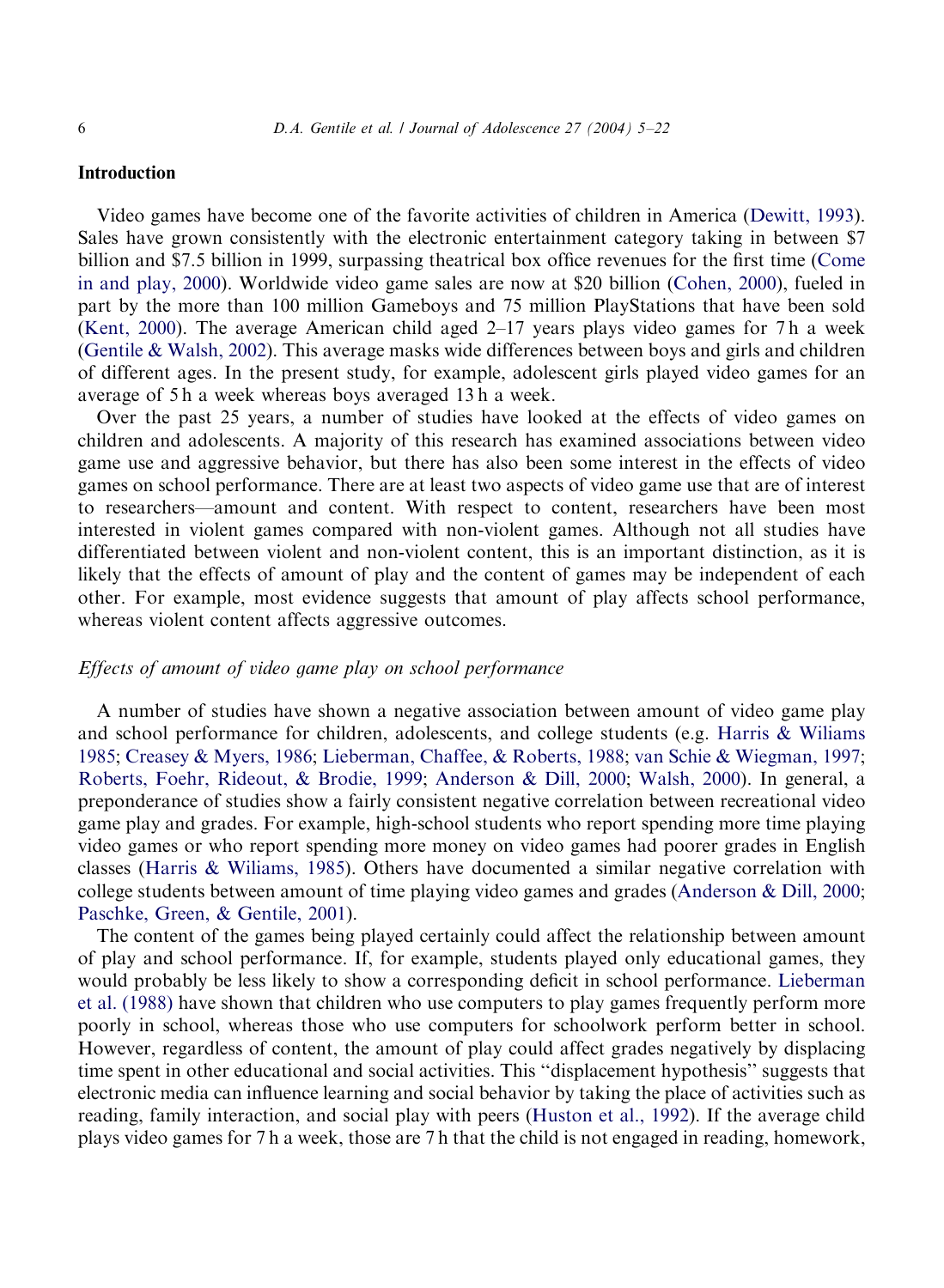or participating in creative activities. Therefore, it is important to examine video game play in the context of other media habits, such as television viewing and reading for pleasure.

## Effects of violent video game content on aggression

Although video games are designed to be entertaining, challenging, and sometimes educational, most include violent content. Recent content analyses of video games show that as many as 89% of games contain some violent content [\(Children Now, 2001\)](#page-16-0), and that about half of the games include serious violent content towards other game characters ([Dietz, 1998;](#page-16-0) [Children Now, 2001](#page-16-0); [Dill, Gentile, Richter,](#page-16-0) [& Dill, 2001](#page-16-0)). Therefore, among the games being purchased and played by youth, a majority contain violence. The popularity of video game violence has spurred much research on the possible harmful effects on children and adolescents.

A meta-analysis by [Anderson and Bushman \(2001\)](#page-16-0) found that across 54 independent tests of the relation between video game violence and aggression, involving 4262 participants, there appear to be five consistent results of playing games with violent content. Playing violent games increases aggressive behaviors, increases aggressive cognitions, increases aggressive emotions, increases physiological arousal, and decreases prosocial behaviors. These effects are robust; they have been found in children and adults, in males and females, and in experimental and nonexperimental studies. This is not to say that no studies have failed to find evidence of an effect. However, the majority of studies have found such evidence.

## Possible moderators of the effects of video game violence

Some of the existing research may be difficult to interpret because most studies of violent video games do not measure individual differences that may moderate the effects. Indeed there have been some intriguing research findings demonstrating individual differences in response to the effects of violent video games. For example, a few recent studies have shown that trait hostility may moderate the effects of playing violent video games ([Lynch, 1994](#page-17-0); [Lynch, 1999;](#page-17-0) [Anderson &](#page-16-0) [Dill, 2000](#page-16-0)). [Lynch \(1994, 1999\)](#page-17-0) has found that the physiological effects of playing violent video games may be even greater for children who already show more aggressive tendencies. Adolescents who scored in the top quintile for trait hostility showed greater increases in mean arterial pressure, epinephrine, and nor-epinephrine levels in the blood than those in the lower quintiles. Additionally, a correlational study by [Anderson and Dill \(2000\)](#page-16-0) found that associations between violent video game play and aggressive behavior and delinquency were stronger for those who were characteristically aggressive. This interaction of violent content with trait hostility is important because it suggests that the harmful effects of playing violent games may be even greater for children who are already at higher risk for aggressive behavior.

A second variable that may moderate the effects of video game play is parental monitoring and limiting. Research regarding limits, coviewing, and mediation of television messages has shown that each of these strategies can have beneficial effects (e.g. [Gadberry, 1980;](#page-17-0) [Austin, 1993](#page-16-0); [Strasburger](#page-17-0) & [Donnerstein, 1999\)](#page-17-0). Parent-imposed limits have been shown to be effective in reducing time with television ([Truglio, Murphy, Oppenheimer, Huston,](#page-17-0) & [Wright, 1996\)](#page-17-0). Active parental involvement, such as rules limiting media use and active mediation (both positive encouragement to watch ''positive'' media and discouragement of ''negative'' messages), can be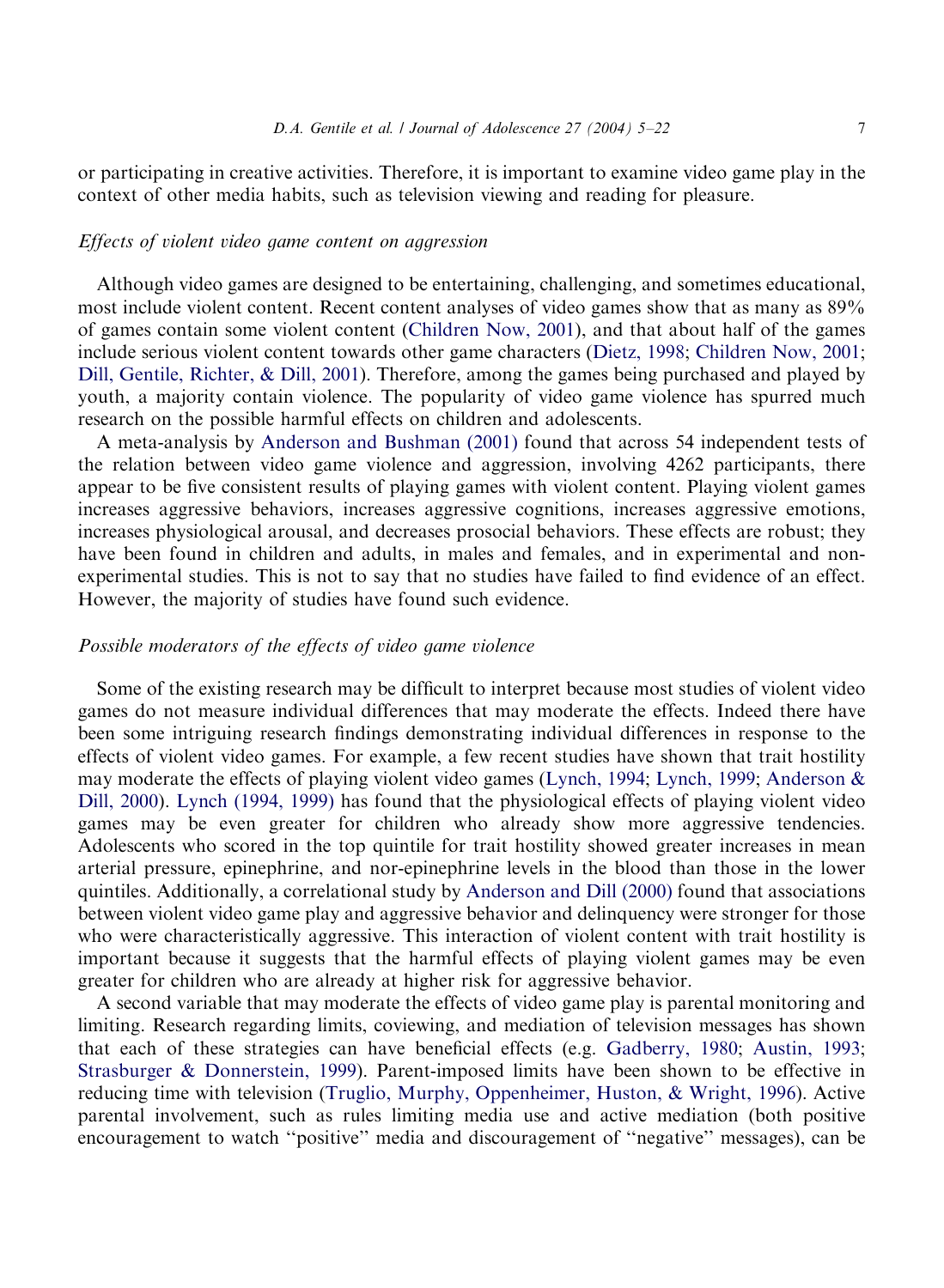effective in influencing children's viewing, understanding, reactions to, and imitation of program content [\(Lin & Atkin, 1989](#page-17-0); [Dorr & Rabin, 1995\)](#page-16-0). Parental mediation is correlated with better academic performance, and has been shown to increase beliefs in social norms (both positive and negative), and to decrease fear [\(Corder-Bolz, 1980;](#page-16-0) [Austin, Pinkleton,](#page-16-0) & [Fujioka, 2000\)](#page-16-0).

Few studies have looked at parental limits with video games. In a nationally representative study of parents, 55% say they ''always'' or ''often'' put limits on the amount of time their children may play computer and video games, and 40% say they ''always'' or ''often'' check the video game rating before allowing their children to buy or rent computer or video games ([Gentile](#page-17-0) [& Walsh, 2002\)](#page-17-0). Even though these numbers are not particularly high, they may overestimate the amount of parental monitoring of children's video game play. In one study, nine out of ten teenagers said that their parents ''never'' check the ratings before allowing them to rent or buy games ([Walsh, 2000](#page-17-0)). [Funk, Hagan, and Schimming \(1999\)](#page-16-0) found that most parents could not correctly identify their 3rd- to 5th-grade child's favorite game. In 70% of the cases where parents named an incorrect game (or could not name any), children described their favourite game as violent. Active parental limits in children's game selection and amount of play could play an important moderating role in the effects of video games on children.

#### The evolution of video game violence

When reviewing the existing research, it is important to note that some studies may be somewhat outdated in an environment that is continually evolving in terms of violent content. In the late 1970s and early 1980s when Atari dominated the market, the graphic capability of games was very simplistic to the point that video game violence was largely abstract and rarely involved violence between humans [\(Dill & Dill, 1998](#page-16-0)). With the introduction of Nintendo in the mid-1980s, and later the Sony PlayStation in the mid-1990s, violence became more graphic and realistic. For example, the game *Soldier of Fortune*, which was released for personal computer in 2000, features 26 different ''killing zones'' in the body and employs the first-person mode, which allows the player to view violence through the eyes of the video game character. With this in mind, it is likely that studies carried out 10–15 years ago on the effects of violent video games underestimate the effects of modern violent games on children today.

Although the existing research provides some support for links between both violent video game content and amount of play with aggressive and academic outcomes, there is a need for additional research. The current study expands upon and adds to the literature in the following three ways: (1) It measures video game effects in the advanced technological video game environment of 2000; (2) it measures trait hostility and parental limits as possible moderators of the effects of violent video game play; (3) it measures amount of play and violent video game content separately.

### A theoretical model for the effects of violent video game content

Anderson and colleagues ([Anderson](#page-16-0) & [Dill, 2000;](#page-16-0) [Anderson](#page-16-0) & [Bushman, 2002](#page-16-0)) have developed the General Aggression Model (GAM) to explain theoretical links between violent video game exposure and aggressive cognitions, attitudes, and behaviors. This model describes a ''multi-stage process by which personological (e.g. aggressive personality) and situational (e.g. video game play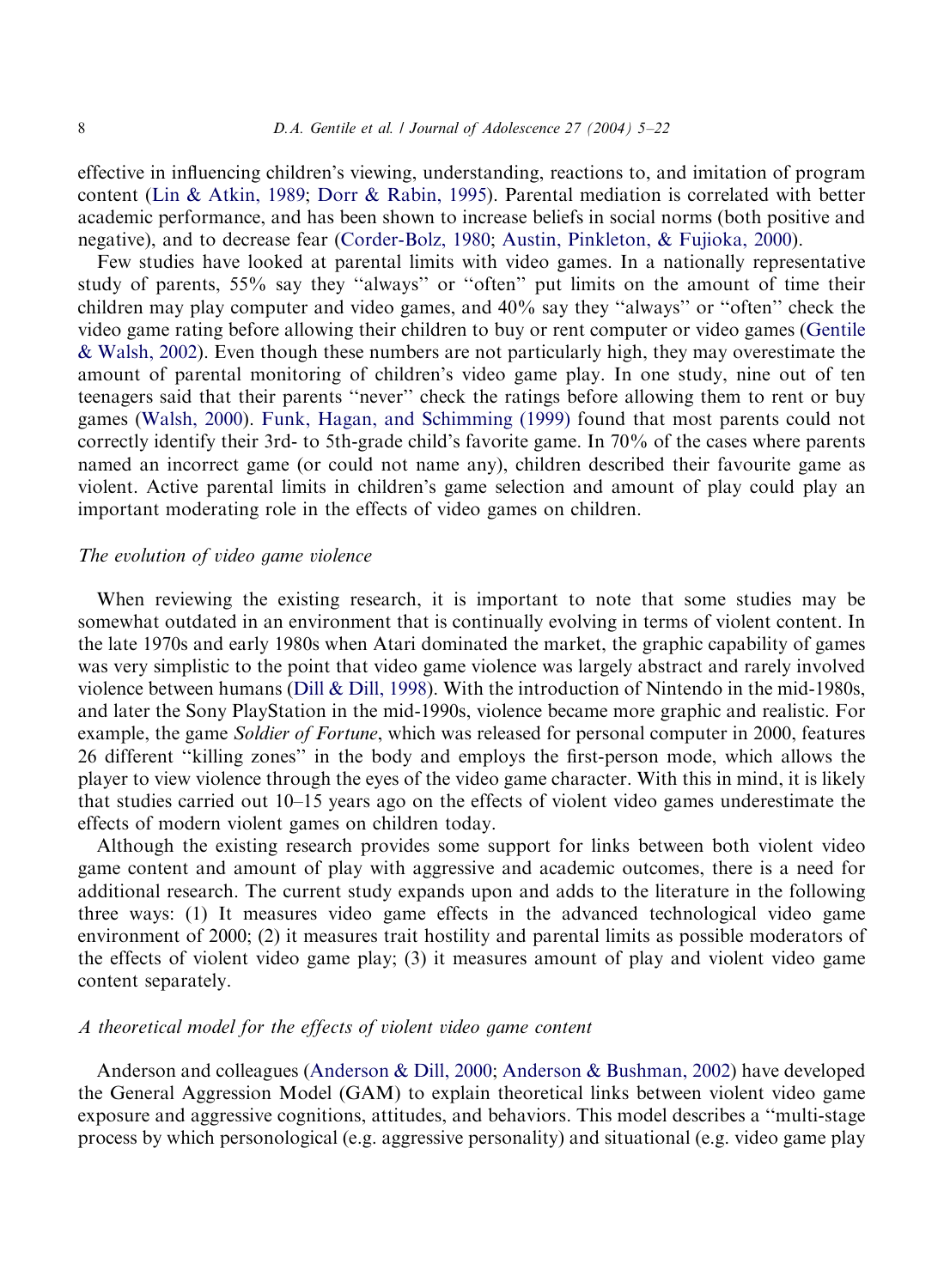and provocation) input variables lead to aggressive behavior by influencing several related internal states and the outcomes of automatic and controlled appraisal (or decision) processes'' [\(Anderson & Dill, 2000, p. 773](#page-16-0)).

GAM differentiates between short- and long-term effects of video game violence on the game player. With regard to the short-term effects of violent video games, GAM predicts that both kinds of input variables, person and situation, can influence the present internal state of the person. Summarizing GAM's predictions for the effects of violent video games on behavior, Anderson and Dill drew the following conclusions. ''Short-term violent video game increases in aggression are expected by [the model] whenever exposure to violent media primes aggressive thoughts, increases hostile feeling or increases arousal'' [\(Anderson & Dill, 2000, p. 774](#page-16-0)). This suggests that in the short term, trait hostility may be a moderator of the effects of violent content, because aggressive thoughts and feelings may be more easily accessible for more hostile individuals.

With respect to long-term exposure to violent content, GAM suggests that this may result in the development, over-learning, and reinforcement of aggression-related knowledge structures. These knowledge structures include vigilance for enemies (i.e. hostile attribution bias), aggressive action against others, expectations that others will behave aggressively, positive attitudes towards use of violence, and the belief that violent solutions are effective and appropriate. Repeated exposure to graphic scenes of violence is also postulated to be desensitizing. Furthermore, it is predicted that long-term game players become more aggressive in outlook, perceptual biases, attitudes, beliefs, and behavior than they were before the repeated exposure. Therefore, trait hostility may play a different role in the long term. Over time, increases in trait hostility may result from video game play, and therefore trait hostility may become a mediator of the effects of violent game content on aggressive behaviors (in contrast to being a moderator).

The current research tested four hypotheses regarding video game content derived from GAM: (1) exposure to violent video games is positively correlated with trait hostility, (2) exposure to violent video games is positively correlated with aggression in naturalistic settings, namely arguments with teachers and physical fights, (3) trait hostility moderates the effects of violent video game exposure on aggressive behaviors, and (4) trait hostility mediates the effects of violent video game exposure on aggressive behaviors. In addition, two hypotheses were tested with respect to amount of video game play: (1) amount of video game play is negatively related to academic performance, namely grades, and (2) amount of video game play is not associated with aggressive behaviors. Because parental limits have not been studied systematically, these data were treated as exploratory and no a priori hypotheses were advanced.

## **Method**

### **Participants**

Six hundred and seven 8th-grade ( $n = 496$ ) and 9th-grade ( $n = 111$ ) students participated in the study. Students were recruited from four Midwestern schools, including one urban private school  $(n = 61)$ , two suburban public schools  $(n = 350)$ , and one rural public school  $(n = 196)$ . Students were recruited from mandatory classes within their schools. The mean age of respondents was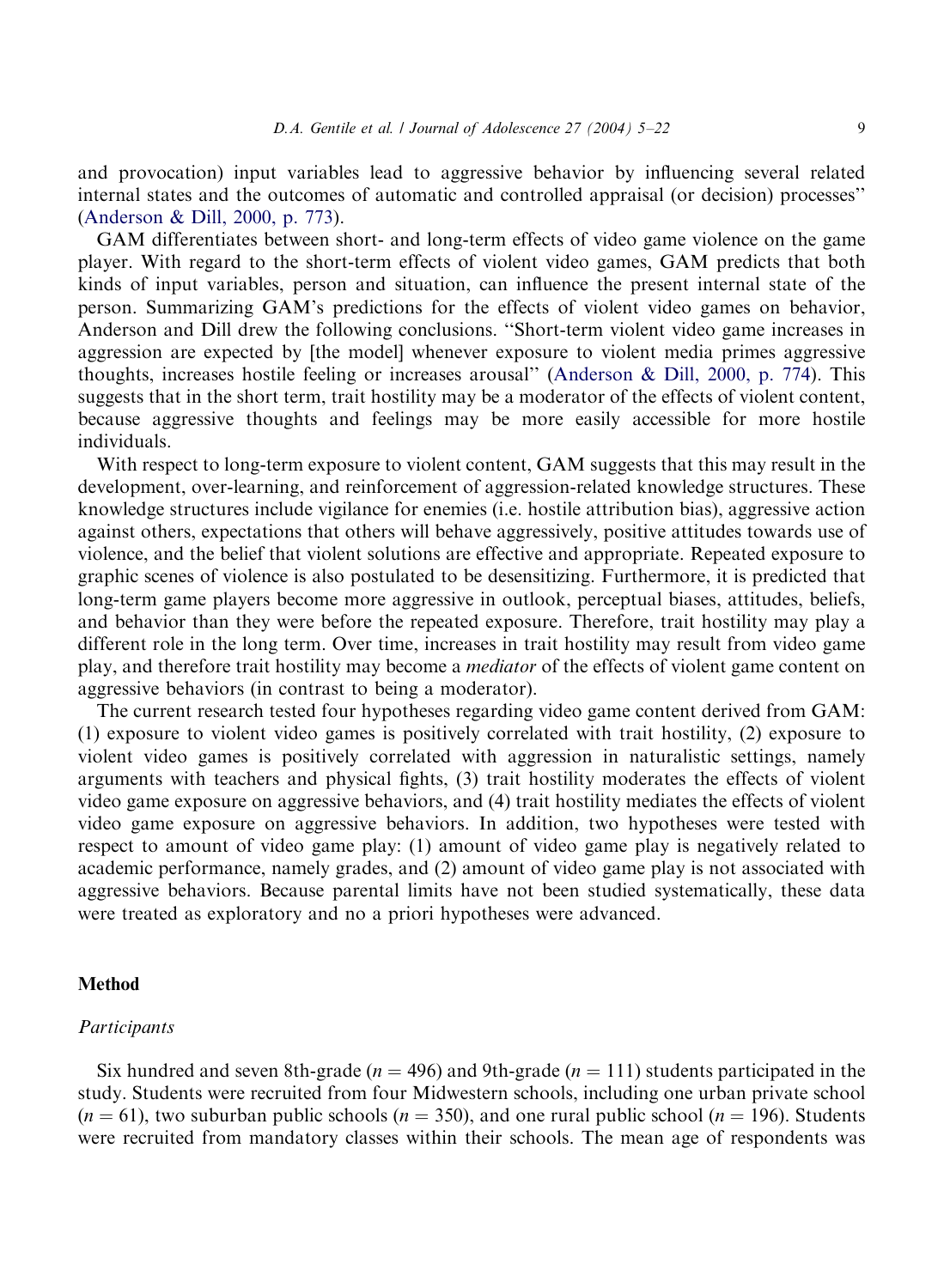14 years (s.d.=0.64). Fifty-two percent of respondents were male. Eighty-seven percent of the respondents classified themselves as Caucasian (which is representative of the region of the country from which they were recruited). Participants were treated in accordance with the ''Ethical Principles of Psychologists and Code of Conduct'' [\(American Psychological Association,](#page-16-0) [1992\)](#page-16-0).

## Procedure

Data were collected between 4 April and 2 May 2000. Letters were mailed directly to the parents of students in participating classrooms informing them about the study and requesting consent. Consent levels were greater than 90% for all classrooms. Interested teachers volunteered their classrooms for inclusion in the study. Each of the participating classrooms was a mandatory class (i.e. not elective) to reduce the likelihood of self-selection bias.

Each participant completed an anonymous survey that gathered descriptive data about students' habits, attitudes, and knowledge about video games, as well as school performance, demographic data, and a measure of trait hostility. The survey was pretested with 143 7ththrough 12th-grade students ([Walsh, 2000\)](#page-17-0). The classroom teachers were trained to administer the surveys, which were administered during one class period. The students were instructed that video games included any games played on computer, video game consoles (such as Nintendo), on hand-held game devices (such as Gameboy), or in video arcades.

#### Variables

Violent video game exposure. Similar to [Anderson](#page-16-0) & [Dill's \(2000\)](#page-16-0) approach, participants were asked to name their three favorite video games. For each named game, participants were asked to rate how frequently they played the game on a 7-point Likert scale  $(1 = "rarely", 7 = "often").$ Participants were also asked to rate how violent each game is on a 7-point Likert scale  $(1 = "little"$ or no violence'', 7=''extremely violent''). A video game violence exposure score was computed for each participant by multiplying the frequency of play for each game by its violence, and taking the mean of the three products. Cronbach's alpha for this three-item scale was 0.68, which is lower than the 0.86 alpha [Anderson and Dill \(2000\)](#page-16-0) obtained. However, Anderson and Dill used five items rather than three, and we would predict reliability to drop somewhat with fewer items.<sup>1</sup> Participants were also asked to indicate how much violence they prefer to have in their video games on a 10-point scale ( $1 =$ "no violence",  $10 =$ "extreme violence"), and how much violence they prefer to have in their video games compared to 2–3 years ago on a 5-point scale  $(1 = "a]$  lot less",  $5 =$ "a lot more").

Amount of video game play. Participants were asked the amount of time they spent playing games during different time periods on weekdays and weekends. Weekly amount of game playing was calculated from these responses.

<sup>&</sup>lt;sup>1</sup>It is unclear whether we should even expect the video game violence exposure scale to have high reliability. Calculating violence exposure from favorite games appears to be an empirically appropriate approach. However, it is entirely likely that some players would like both violent and non-violent games, which would make the scale appear unreliable, when in fact the scale is measuring exactly what it is intended to measure—that some people play only violent games, some play only non-violent games, and some play a mix of violent and non-violent games.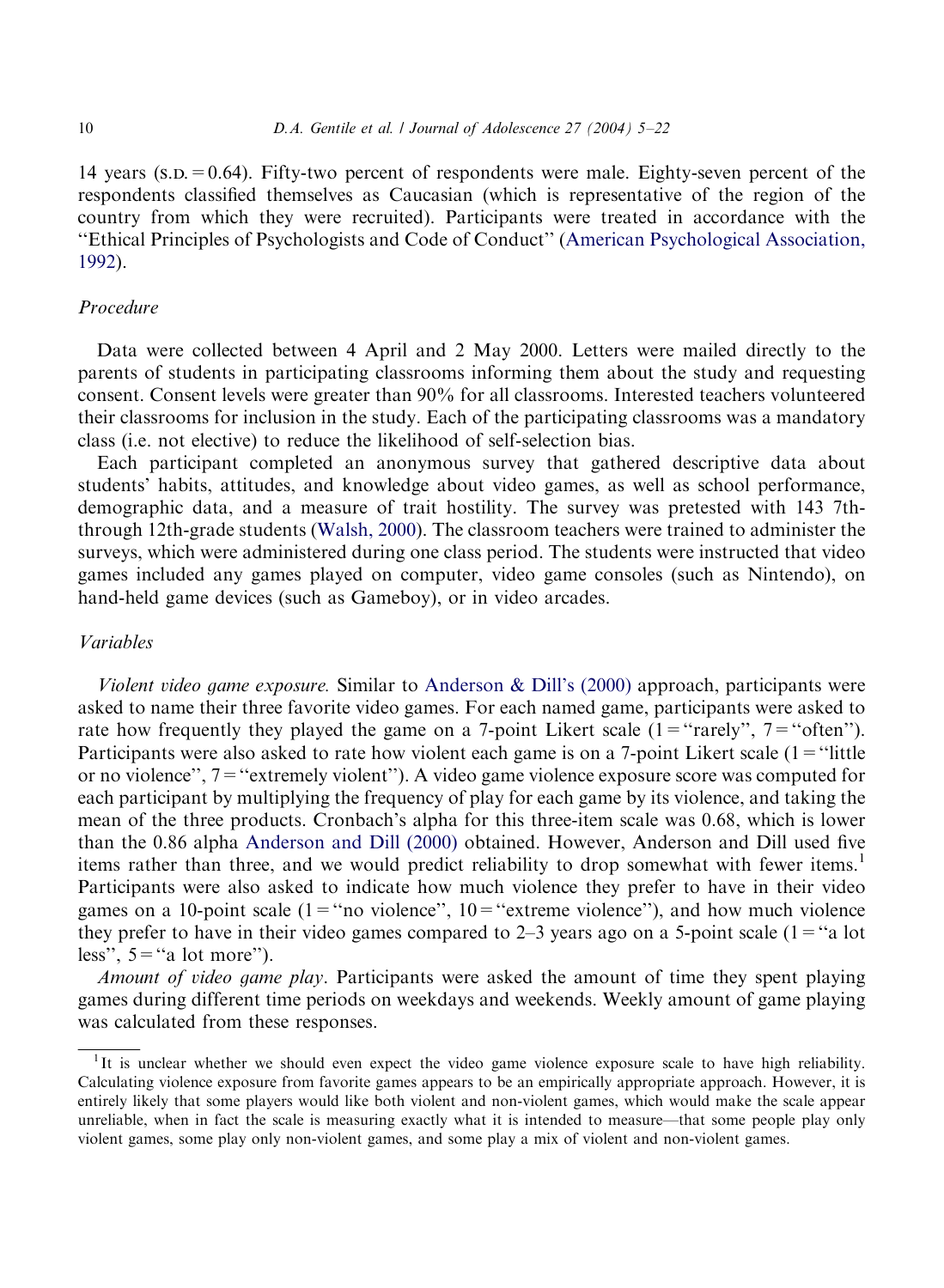Trait hostility. Hostility was measured using the [Cook &](#page-16-0) Medley Hostility Scale (Cook & [Medley, 1954\),](#page-16-0) a commonly used reliable instrument. Because the items for the Cook & Medley are taken from the MMPI, some were inappropriate for young adolescents. The instrument was modified by deleting seven items and changing the wording of some items to make them easier for 8th graders to understand. These modifications were based on those made by Matthews and colleagues (e.g., [Woodall & Matthews, 1993\)](#page-17-0).

Parental limits. Participants were asked how often their parents put limits on how much time they are allowed to play video games, and how often their parents check the ratings before allowing them to buy or rent video games. Responses were rated on a 5-point Likert scale (ranging from "always" to "never"). Participants were also asked whether their parents had ever kept them from getting a game because of its rating, and whether their parents knew what games they had. A parent involvement scale was created by averaging the frequency with which parents check the ratings before allowing students to purchase or rent games and the frequency with which parents put limits on the amount of time students can play video games (these two items were correlated with each other at  $r = 0.36$ ,  $p < 0.001$ ).

Arguments with teachers. Participants were asked how often they had gotten in arguments with their teachers in the past year. Responses were rated on a 4-point Likert scale (ranging from ''Almost daily'' to ''Less than monthly''). Responses were coded such that higher scores indicate higher incidence of arguments with teachers.

Grades. Participants were asked to report their average school grade, ranging from  $A+$  through F. Answers were coded such that higher scores indicate higher grades in school.

Physical fights. Participants were asked if they had been in a physical fight in the last year. This question yielded a dichotomous response (yes/no).

#### **Results**

#### Descriptive statistics

Descriptive statistics of media habits, including video game use, can be seen in [Table 1.](#page-7-0) The average amount of time 8th- and 9th-grade students spent playing video games was 9 h per week. Males spent significantly more time playing video games each week than females (13 and 5 h per week, respectively;  $t(585) = 8.6$ ,  $p < 0.001$ ). Compared to time spent playing video games, adolescents spent more time watching television and listening to music, but less time reading for pleasure. Video game play was widespread in this sample; only 6% of 8th and 9th graders said they never play video games, and 59% reported playing at least once a week.

When asked to rate how much violence they like to have in video games on a scale from 1 to 10  $(1 = no$  violence,  $10 =$  extreme violence), youth reported preferring a moderate amount of violence ( $M=5.4$ ; s.d. = 2.73). There were significant sex differences on this variable, with boys ( $M=6.7$ ; s.d. = 2.3) preferring higher levels of violence than girls  $(M=3.8;$  s.d. = 2.3),  $(t(551) = 14.2;$  $p<0.001$ ). Two-thirds (68%) of boys chose the scale point six or higher, whereas only 22% of girls preferred this much violence in their video games. Only 1% of boys and 16% of girls said they preferred to have no violence in video games.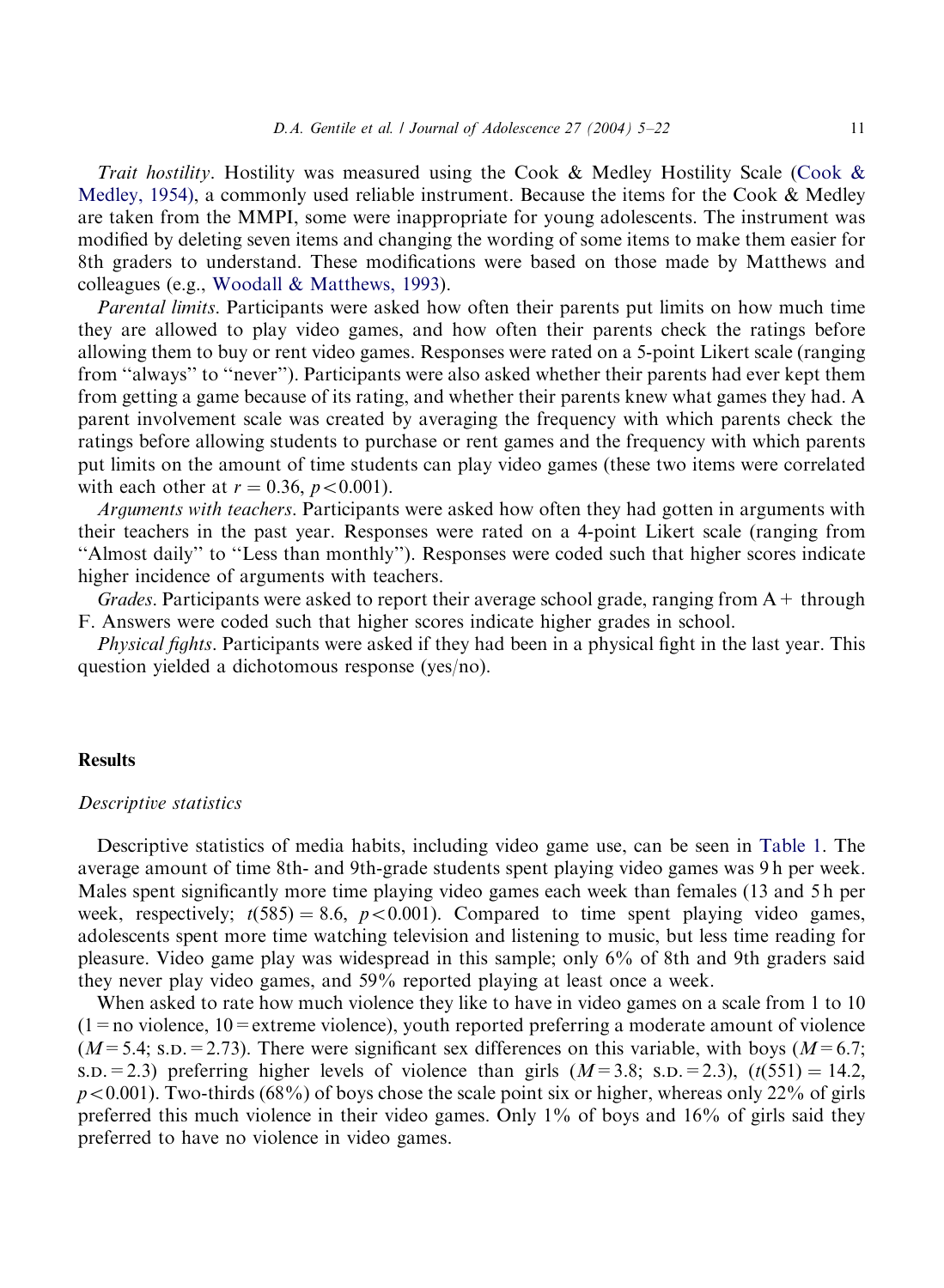|                      | Boys and girls ( $n = 607$ ) |      | Boys $(n = 311)$ |      | Girls $(n = 290)$ |      |
|----------------------|------------------------------|------|------------------|------|-------------------|------|
|                      | M                            | S.D. | M                | S.D. | M                 | S.D. |
| Playing video games  | 9.0                          | 11.9 | $12.9^{\rm a}$   | 13.3 | 4.9 <sup>a</sup>  | 8.6  |
| Watching TV          | 25.3                         | 15.4 | $27.4^{b}$       | 16.4 | $23.2^{b}$        | 14.0 |
| Listening to music   | 20.7                         | 24.4 | 18.6             | 23.3 | 21.9              | 23.0 |
| Reading for pleasure | 3.4                          | 4.3  | $3.0^\circ$      | 4.2  | $3.8^\circ$       | 4.4  |

<span id="page-7-0"></span>

| Table 1                           |  |
|-----------------------------------|--|
| Amounts of media use (hours/week) |  |

Note. Not all participants indicated their sex, therefore, the number of boys and girls is not equal to the sum of boys and

girls.<br><sup>a</sup>Means significantly different from each other at  $p < 0.001$ .<br><sup>b</sup>Means significantly different from each other at  $p < 0.01$ .

<sup>c</sup>Means significantly different from each other at  $p < 0.05$ .

Overall, when asked to rate the amount of violence in their three favorite games, 62% of the games named were rated as having some violence on a 7-point scale, and 37% were rated as including violence at or above the midpoint of the scale. Boys were less likely to name games with no violence as their favorite games (30% of the favorite games named by boys include no violence, compared to 50% of the favorite games named by girls). Boys were also more likely to name games that they rated as having high violence (rated at or above the scale midpoint) as their favorite games. Almost half (49%) of the favorite games named by boys had high violent content, compared to 20% of the favorite games named by girls.

Parents are not heavily involved with their adolescents video game playing. Only 13% of young adolescents who play video games said their parents ''always'' or ''often'' put limits on the amount of time they are allowed to play video games, while 43% say they ''never'' do. Only 31% of young adolescents think that their parents understand the video game ratings system, and only 15% said their parents ''always'' or ''often'' check the ratings before allowing them to buy or rent video games (53% ''never''). Fewer than one in five parents (19%) have ever kept their children from getting a game because of its rating. Eighty-eight percent of respondents own their own games, and 10% of these admitted that they have games their parents would not approve of if they knew the content of the games.

Overall, 23% of children reported getting into arguments with their teachers ''almost weekly'' or ''almost daily'', and 34% reported getting into a physical fight within the past year. Again, there were sex differences. Boys were more likely to be aggressive, with 28% saying they get into arguments with teachers ''almost weekly'' or ''almost daily'', whereas only 17% of girls get into arguments with teachers that frequently  $(\chi^2(3, N = 435) = 9.69, p < 0.05)$ . Forty-seven percent of boys reported getting into fights in the past year, whereas only 19% of girls reported getting into physical fights  $(\chi^2(1, N = 589) = 51.07, p < 0.001)$ . Girls also reported slightly higher average grades than boys (mean grade equivalents = B + and B, respectively;  $t(578) = 4.53$ ,  $p < 0.001$ ).

As shown in [Tables 2 and 3](#page-8-0), there were significant, though moderate, intercorrelations among the outcome measures [\(Table 2\)](#page-8-0) and among the predictor variables [\(Table 3](#page-8-0)).<sup>2</sup>

<sup>&</sup>lt;sup>2</sup>The full intercorrelation matrix is available at [http://www.mediafamily.org/research/VGEA.shtml.](http://www.mediafamily.org/research/VGEA.shtml)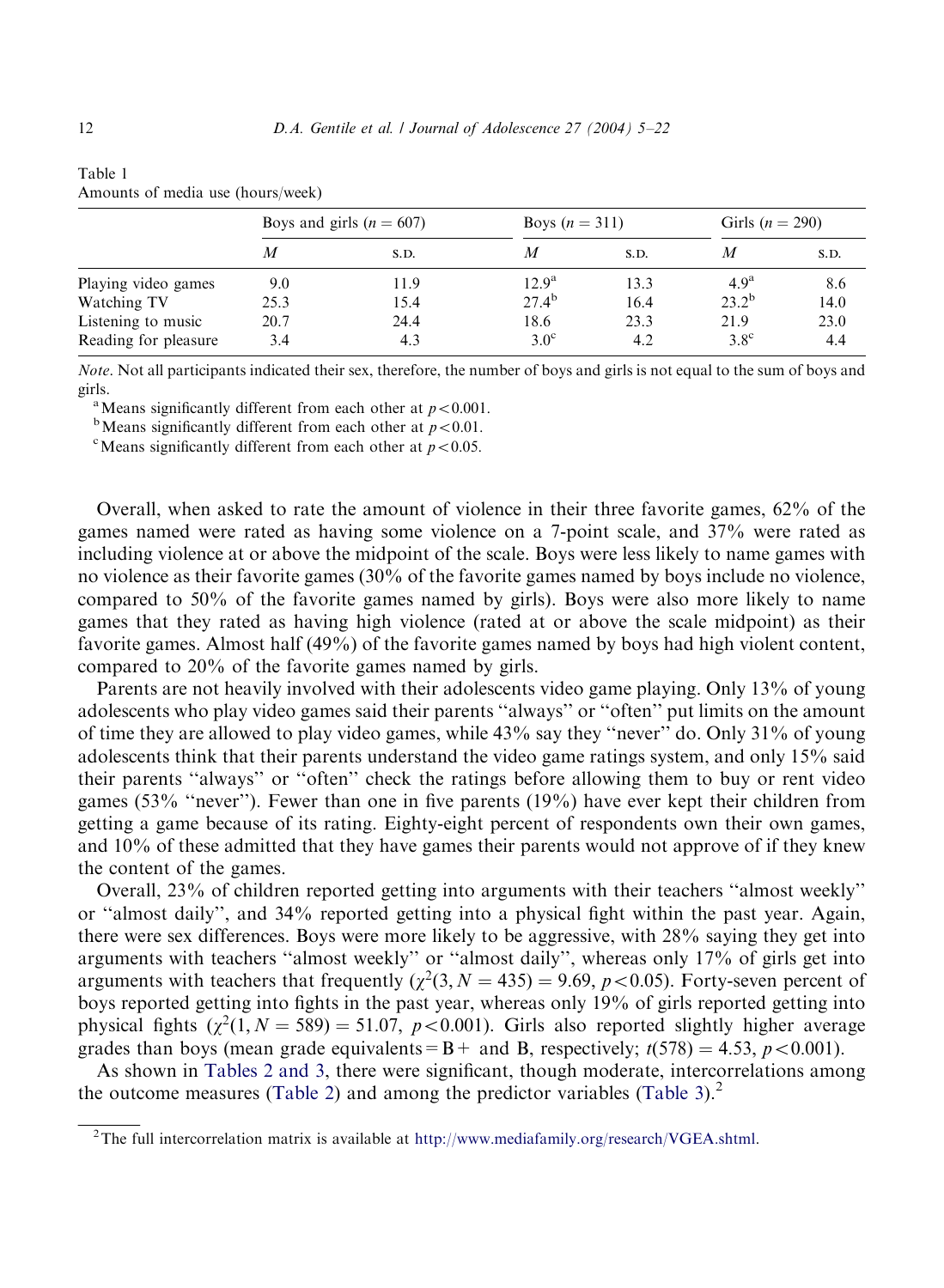| Intercorrelations among arguments, school grades, hostility, and fights $(n = 427-584)$ |           |           |            |  |  |  |
|-----------------------------------------------------------------------------------------|-----------|-----------|------------|--|--|--|
|                                                                                         | Hostility | Fights    | Grades     |  |  |  |
| 1. Arguments with teachers                                                              | $0.31***$ | $0.32***$ | $-0.36***$ |  |  |  |
| 2. Trait hostility                                                                      | ___       | $0.29***$ | $-0.24***$ |  |  |  |
| 3. Physical fights                                                                      |           |           | $-0.29***$ |  |  |  |

<span id="page-8-0"></span>Table 2 Intercorrelations among arguments, school grades, hostility, and fights ( $n = 427-584$ )

\*\*\* $p < 0.001$ .

4. School grades

#### Table 3 Intercorrelations among predictor variables ( $n = 529-587$ )

|                                      | <b>VGV</b> | Par. Inv   | <b>Sex</b>               |
|--------------------------------------|------------|------------|--------------------------|
| 1. Amount of video game play         | $0.55***$  | $-0.08 +$  | $-0.34***$               |
| 2. Violent video game exposure (VGV) |            | $-0.12***$ | $-0.45***$               |
| 3. Parental involvement              |            | __         | 0.02                     |
| 4. $Sex^a$                           |            |            | $\overline{\phantom{a}}$ |

 $p < 0.10$ ; \*\* $p < 0.01$ ; \*\*\* $p < 0.001$ .<br><sup>a</sup> 1 = male, 2 = female.

## Associations between video game habits and parental limits and outcomes

Zero-order correlations between video game habits and parental limits and the outcomes (trait hostility, arguments with teachers, physical fights, and school grades) can be seen in Table  $4<sup>3</sup>$ Exposure to violent video game content and amount of video game play were both positively associated with adolescents' trait hostility, the frequency with which they get into arguments with teachers, and whether or not they have been in a physical fight, and negatively associated with school grades.

Parental limits were correlated negatively with arguments with teachers and trait hostility, and were positively correlated with school performance. T-tests of independent samples were conducted to test for differences in parental limits between adolescents who had or had not been involved in physical fights the previous year. Adolescents who had been involved in physical fights were less likely to have had parents check the ratings before allowing them to buy or rent video games  $(t(539) = 4.9, p < 0.001$ , means = 1.6 and 2.2 on a 5-point verbally anchored "never" to ''always'' scale). Similarly, adolescents who had been involved in physical fights were less likely to have had parents put time limits on their video game play  $(t(551) = 2.1, p < 0.05$ , means = 1.9 and 2.1 on a 5-point verbally-anchored ''never'' to ''always'' scale).

Adolescents' trait hostility levels were significantly correlated with their media habits. Adolescents who were more hostile tended to consume more electronic media, played more

 $3$ Note that because physical fights is a dichotomous variable (yes/no), this correlation should be interpreted as a point-biserial correlation.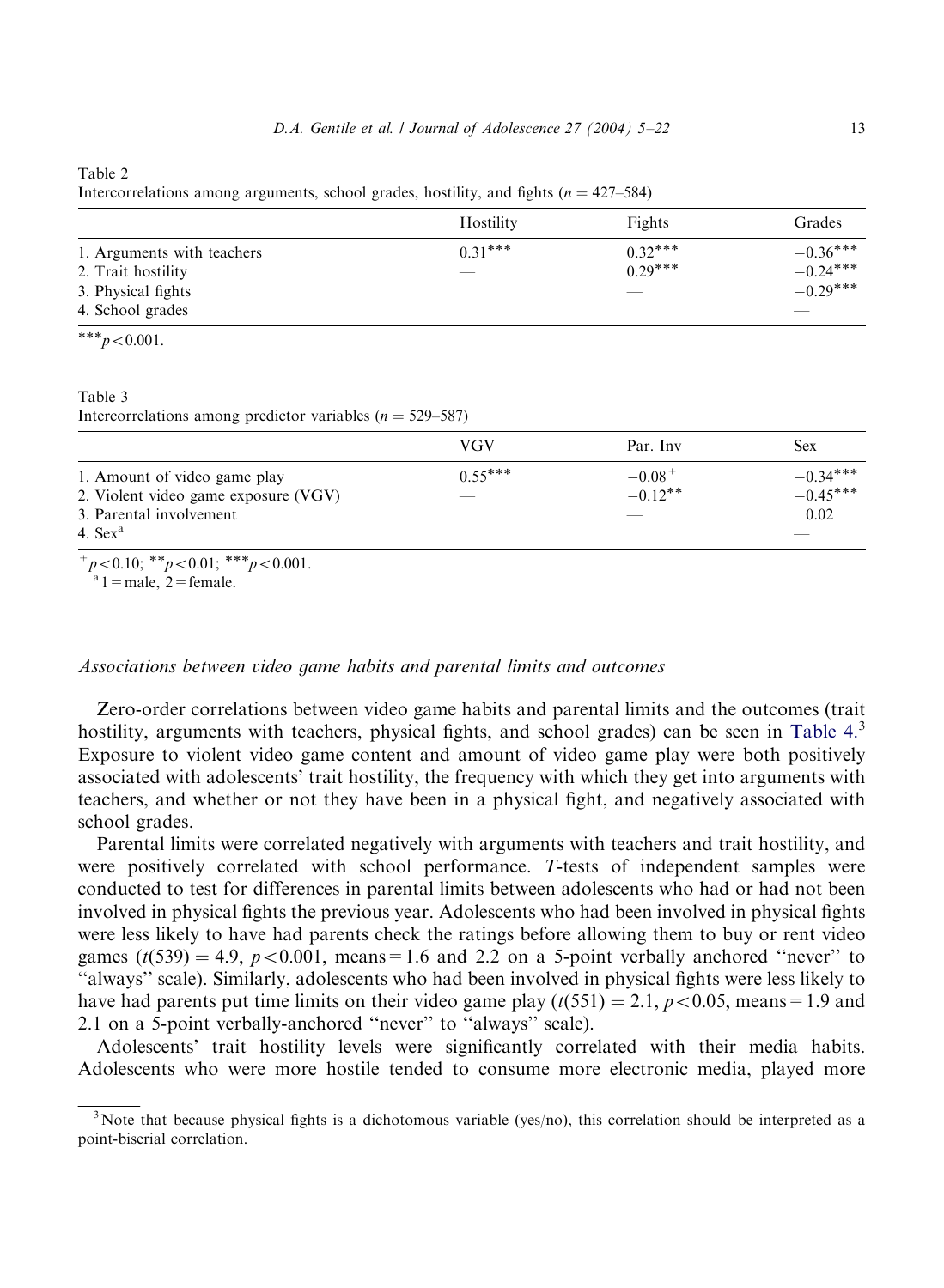|                                                 | Trait<br>hostility | Arguments<br>with teachers | Physical<br>fights | Grades           |
|-------------------------------------------------|--------------------|----------------------------|--------------------|------------------|
| Amount variables                                |                    |                            |                    |                  |
| Amount of video game play                       | $0.20***$          | $0.12*$                    | $0.21***$          | $-0.25***$       |
| Amount of time watching TV                      | $0.20***$          | $0.10*$                    | $0.12***$          | $-0.20***$       |
| Amount of reading for pleasure                  | $-0.08^{\dagger}$  | $-0.17***$                 | $-0.07$            | $0.07^{\dagger}$ |
| Violent content variables                       |                    |                            |                    |                  |
| Violent video game exposure                     | $0.21***$          | $0.20***$                  | $0.32***$          | $-0.23***$       |
| Preferred violence in video games               | $0.31***$          | $0.25***$                  | $0.36***$          | $-0.34***$       |
| Preferred violence compared to 2 or 3 years ago | $0.23***$          | $0.16***$                  | $0.19***$          | $-0.14***$       |
| Parental involvement scale                      | $-0.14***$         | $-0.27***$                 | $-0.18***$         | $0.27***$        |
|                                                 |                    |                            |                    |                  |

<span id="page-9-0"></span>Table 4

Correlations between media habits and parental limits and outcomes ( $n = 399-586$ )

 $\phi^{\dagger} p < 0.09; \, \phi^* p < 0.05; \, \phi^* p < 0.01; \, \phi^* p < 0.001.$ 

violent video games, prefer more violent content, and have fewer parental limits on the content of their video games.

#### Exposure to video game violence

Given the high intercorrelations among trait hostility, media habits, sex, and aggression variables (e.g. physical fights), it would be reasonable to question whether video game violence contributes any independent variance to fights. Perhaps trait hostility is the only factor that matters, and that all other correlations reflect their associations with hostility. To test this, we conducted logistic regressions predicting physical fights in the past year (dichotomous variable). We entered trait hostility (Ho), video game violence exposure (VGV), and their interaction (Ho  $\times$ VGV) as independent variables. The two main effects were significant independent predictors of fights, although the interaction did not predict a significant amount of variance. These variables in combination predicted 20% of the variance in physical fights ( $p < 0.001$ ). [Table 5](#page-10-0) displays this effect graphically. When Ho and VGV are split into quartiles, an increase in either predicted an increase in the percent of students who have been involved in physical fights. The students with the lowest hostility (Ho 1) and lowest exposure to violent video games (VGV 1) also had the lowest incidence of physical fights (4%). The highest hostility students (Ho 4) with low exposure to violent video games had relatively low incidence of physical fights (28%). However, the lowest hostility students (Ho 1) who expose themselves to the greatest amount of video game violence (VGV 4) had a higher incidence of physical fights (38%). Sixty-three percent of high hostile (Ho 4) and high video game violence (VGV 4) students have been involved in physical fights.

To provide a stricter test of whether VGV contributes independently to fights, we conducted a logistic regression in which we entered sex, trait hostility, and amount of video game play per week in Step 1. In Step 2, we entered violent video game exposure. In Step 3, we entered the parent involvement scale. Exposure to violent video games contributed a significant amount of variance even when controlling for sex, trait hostility, and amount of play; parental involvement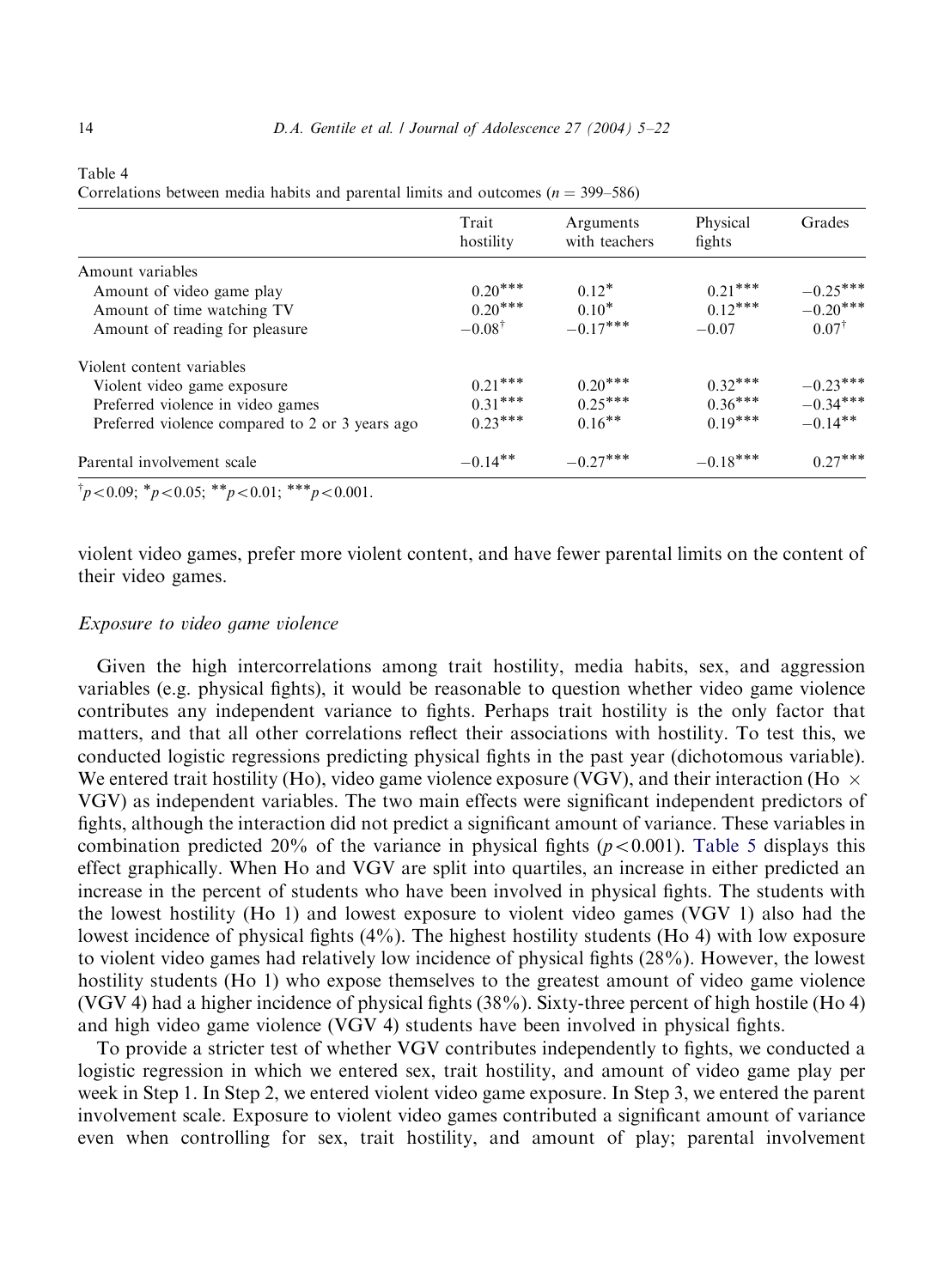<span id="page-10-0"></span>Table 5

Percentage of students who have been involved in a physical fight in the past year split by hostility and exposure to violent video games

| Hostility quartiles | Exposure to violent video games—quartiles |     |     |                    |         |  |  |
|---------------------|-------------------------------------------|-----|-----|--------------------|---------|--|--|
|                     | 1—Lowest exposure                         |     | 3   | 4—Highest exposure | Average |  |  |
| 1—Lowest hostility  | $4\%$                                     | 26% | 15% | 38%                | 14%     |  |  |
| 2                   | 16%                                       | 33% | 27% | 58%                | $31\%$  |  |  |
|                     | 24%                                       | 42% | 44% | 54%                | 41%     |  |  |
| 4—Highest hostility | 28%                                       | 37% | 58% | 63%                | 50%     |  |  |
| Average             | 14%                                       | 34% | 39% | $55\%$             |         |  |  |
|                     |                                           |     |     |                    |         |  |  |

Table 6

Logistic regression predicting physical fights ( $N = 512$ )

| Predictor                           |         | S.E. | Wald statistic | $R^2$     |
|-------------------------------------|---------|------|----------------|-----------|
| Step 1: $Sex^a$                     | $-0.77$ | 0.24 | $10.94**$      |           |
| Trait hostility                     | 0.06    | 0.02 | $15.65***$     |           |
| Amount of video game play           | 0.01    | 0.01 | 0.38           | $0.18***$ |
| Step 2: Violent video game exposure | 0.04    | 0.01 | $10.66$ **     | $0.21***$ |
| Step 3: Parental involvement        | $-0.42$ | 0.12 | $12.78***$     | $0.24***$ |

\*\* $p < 0.01$ ; \*\*\* $p < 0.001$ .<br><sup>a</sup> 1 = male, 2 = female.

contributed a significant amount of additional variance. These five variables accounted for 24% of the variance in physical fights ( $\chi^2$ (5, N=512)=97.54, p<0.001). This regression can be seen in Table 6.

A similar analysis using multiple regression was conducted using arguments with teachers as the dependent variable (see [Table 7](#page-11-0)). Sex, trait hostility, and amount of video game play per week were entered in Step 1. In Step 2, we entered violent video game exposure. It contributed a nonsignificant amount of variance when controlling for sex, trait hostility, and amount of play. In Step3, we entered the parent involvement scale, which contributed a significant amount of additional variance. These five variables accounted for 17% of the variance in arguments with teachers  $(F(5, 376) = 14.91, p < 0.001)$ .

A similar analysis was conducted using school grades as the dependent variable (see [Table 8](#page-11-0)). However, because amount of play is more likely to predict grades than game content, predictors were entered in a slightly different order. Sex, trait hostility, and violent video game exposure were entered in Step 1. In Step 2, we entered amount of video game play. It contributed a significant amount of variance even when controlling for sex, trait hostility, and violent game exposure. In Step 3, we entered the parent involvement scale, which also contributed a significant amount of additional variance. These five variables accounted for 14% of the variance in school grades  $(F(5, 497) = 16.51, p < 0.001)$ .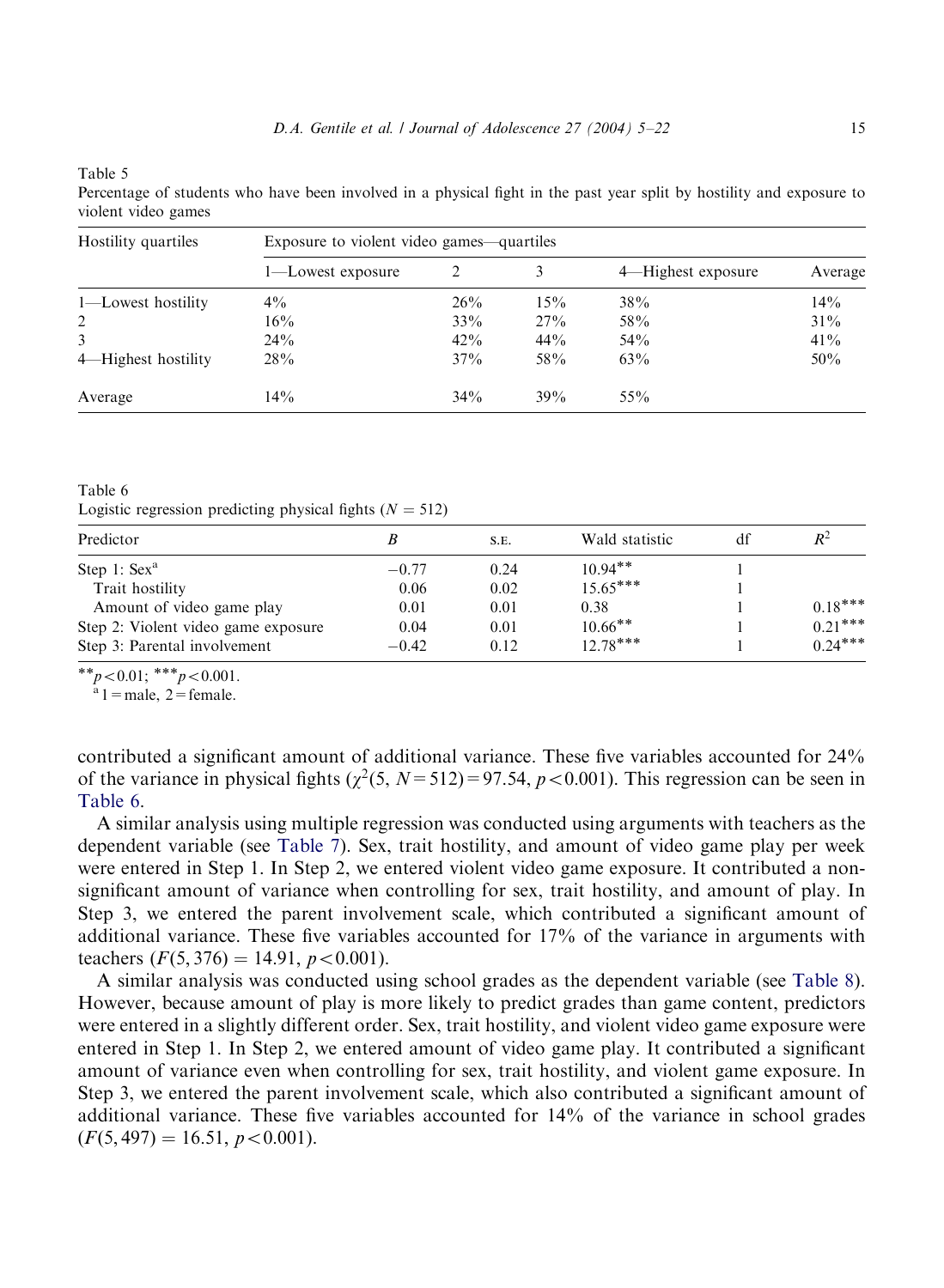#### <span id="page-11-0"></span>Table 7

Hierarchical multiple regression predicting arguments with teachers ( $N = 381$ )

|         | $R^2$     | $AR^2$    | $AR^2F$ | df     |
|---------|-----------|-----------|---------|--------|
| $-0.02$ |           |           |         |        |
| 0.29    |           |           |         |        |
| 0.04    | $0.12***$ | $0.12***$ | 17.43   | 3, 378 |
| 0.06    | $0.13***$ | 0.01      | 1.49    | 1, 377 |
| $-0.21$ | $0.17***$ | $0.04***$ | 18.26   | 1,376  |
|         |           |           |         |        |

\*\*\* $p < 0.001$ .<br><sup>a</sup> 1 = male, 2 = female.

Table 8 Hierarchical multiple regression predicting grades ( $N = 502$ )

| Predictor                         |         | $R^2$     | $AR^2$    | $AR^2F$ | df     |
|-----------------------------------|---------|-----------|-----------|---------|--------|
| Step 1: $Sex^a$                   | 0.06    |           |           |         |        |
| Trait hostility                   | $-0.15$ |           |           |         |        |
| Violent video game exposure       | $-0.03$ | $0.08***$ |           | 13.83   | 3, 499 |
| Step 2: Amount of video game play | $-0.15$ | $0.09***$ | $0.01**$  | 9.72    | 1, 498 |
| Step 3: Parental involvement      | 0.22    | $0.14***$ | $0.05***$ | 27.80   | 1, 497 |

\*\* $p < 0.01$ ; \*\*\* $p < 0.001$ .<br><sup>a</sup> 1 = male, 2 = female.

#### Path analyses predicting physical fights, school grades, and arguments with teachers

[Fig. 1](#page-12-0) shows a model for the prediction of the dichotomous outcome of physical fights, testing the hypothesis that hostility may mediate the effects of video game habits. A series of logistic regressions were conducted in order to test this model. The model was significant  $(\chi^2(3, N = 514) = 76.24, p < 0.001)$  and explained a moderate amount of the variance in physical fights. As can be seen from [Fig. 1,](#page-12-0) trait hostility was associated with both amount of play and violent video game exposure. Violent video game exposure was both *directly* associated with physical fights and indirectly associated, with trait hostility mediating the effects of violent video game exposure on physical fights.

The same path model was tested using multiple regression and the two continuous outcomes school grades and arguments with teachers [\(Fig. 2](#page-12-0)). The model was significant and explained a moderate amount of the variance in school grades  $(F(3, 534) = 18.94, p < 0.001)$  and arguments with teachers  $(F(5, 401) = 18.64, p < 0.001)$ . Trait hostility was associated with both amount of play and violent video game exposure. Violent video game exposure, controlling for amount of play, was not *directly* associated with grades, and was marginally *directly* associated with arguments with teachers. Both indirect pathways were significant, with trait hostility mediating the effects of violent video game exposure on the outcomes. Amount of play, controlling for violent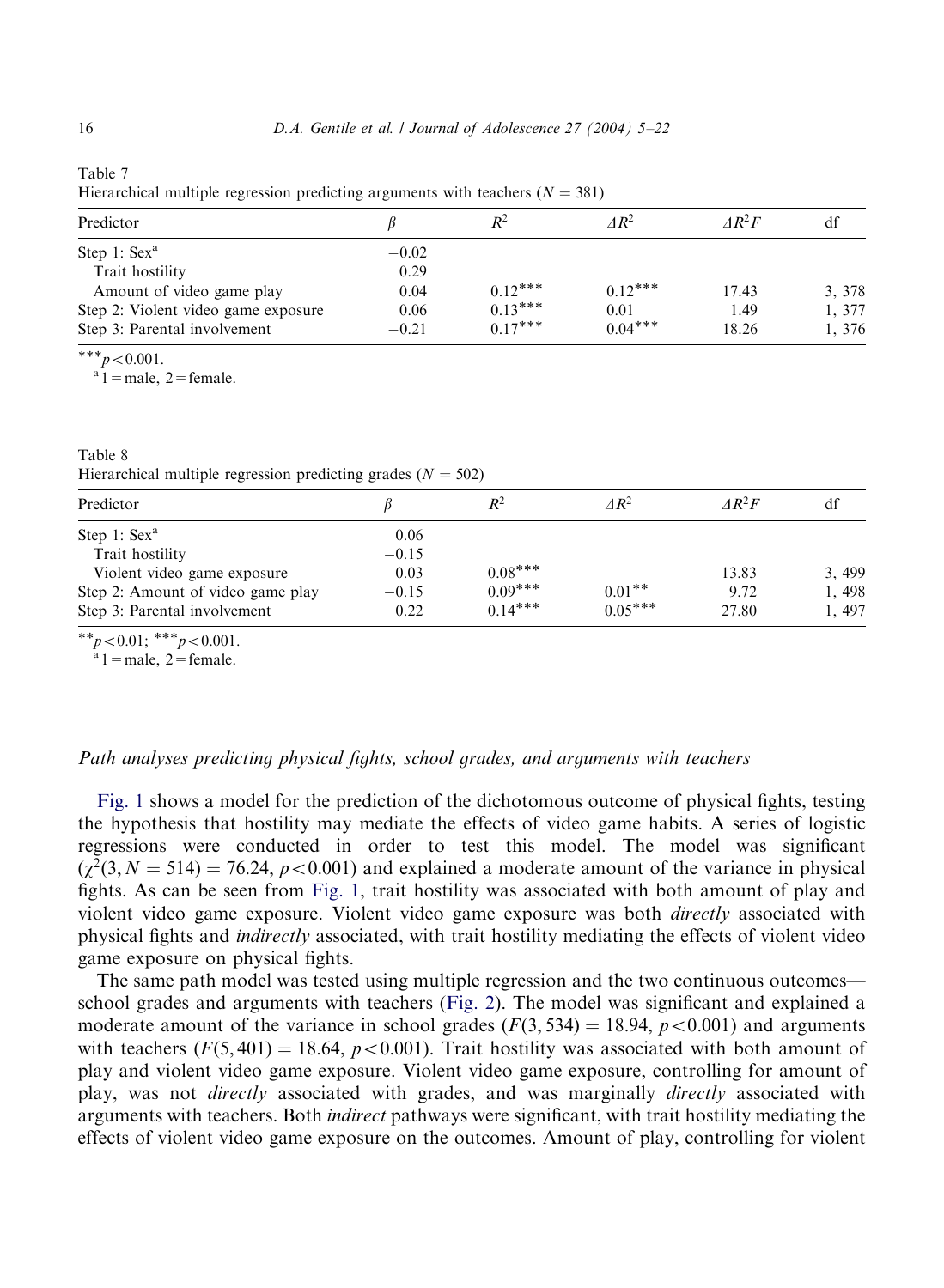<span id="page-12-0"></span>

 $R^2 = .19$ \*\*\*

Fig. 1. Path analysis for model predicting fights ( $n = 514$ ).



Fig. 2. Path analysis for model predicting grades and arguments with teachers ( $n = 404$ ).

video game exposure, was still directly and negatively associated with school grades. However, the effect of amount of play on arguments with teachers was indirect and mediated through trait hostility.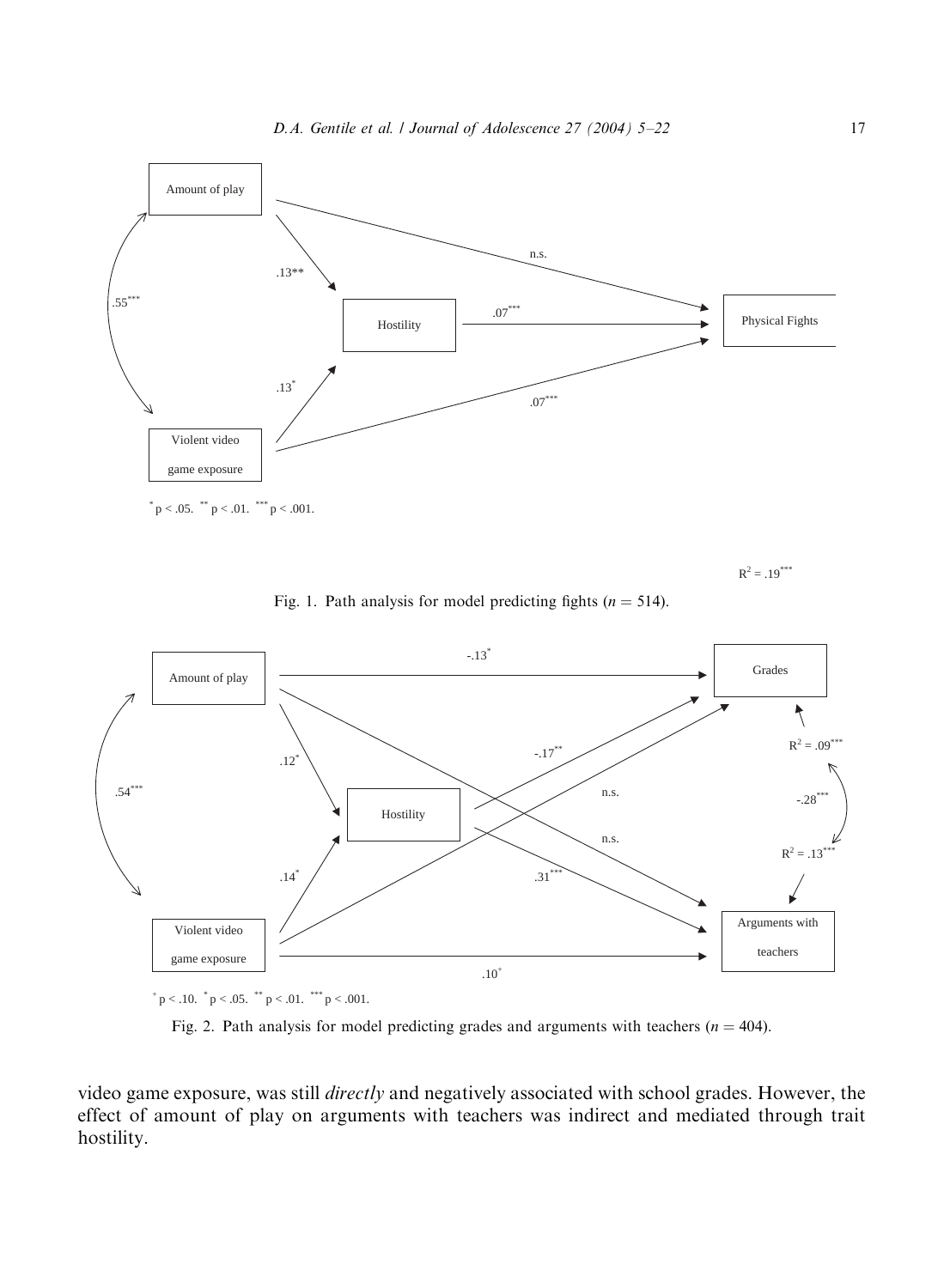### **Discussion**

Each of the hypotheses was supported by the results of the study. Based on the GAM, it was hypothesized that exposure to video game violence would be positively correlated with trait hostility. This hypothesis was generally confirmed. Hostility was correlated significantly with three measures of violent content: the amount of violence adolescents like to have in video games, whether they like more or less violence now compared to 2 or 3 years ago, and the amount of video game violence they expose themselves to.

It was hypothesized that exposure to video game violence would be positively related to aggressive behaviors, such as arguments with teachers and physical fights. This hypothesis was confirmed. Students who play more violent video games are more likely to have been involved in physical fights and get into arguments with teachers more frequently. The relation between violent video game exposure and physical fights is stronger than that between violent game exposure and arguments with teachers. There are several possible reasons for this, including (1) arguing is less aggressive than fighting, (2) the target of arguing is an authority figure, rather than peers, and (3) there is very little arguing modelled in violent video games whereas there is a great deal of physical aggression modelled in violent games.

That youth who are more hostile also play more violent video games raises questions of causality. Are young adolescents more hostile and aggressive because they expose themselves to media violence, or do previously hostile adolescents prefer violent media? Due to the correlational nature of this study, we cannot answer this question directly. Some studies have suggested that there is a bidirectional relationship(see [Donnerstein, Slaby, and Eron \(1994\)](#page-16-0) for a review). GAM predicts a bidirectional effect, in which personological variables such as hostility affect media habits, which in turn reinforce and can modify the personological variables. Huesmann and colleagues [\(Lefkowitz, Eron, Walder, & Huesmann, 1972\)](#page-17-0) have shown in long-term longitudinal studies that early media violence consumption habits predict later aggressive behaviors, but that early aggressive behaviors do not predict later media violence consumption habits. In the present research, video game violence exposure was a significant predictor of physical fights, even when sex, trait hostility, and weekly amount of video game play were statistically controlled. Clearly, hostility is not the whole story. If it were, then we would expect that children with the lowest hostility scores would not get into physical fights regardless of their video game habits. Following this logic, we would also expect that children with the highest hostility scores would get into physical fights regardless of their video game habits. Yet, low-hostile students who have the highest exposure to violent video games are *more* likely to have been involved in fights than *high*hostile students who have the lowest exposure to violent video games (38% compared to 28%, respectively).

Some studies have suggested that personality traits such as hostility may moderate the effects of media violence (e.g. [Lynch, 1994, 1999](#page-17-0); [Anderson & Dill, 2000\)](#page-16-0). Indeed, GAM is designed to accommodate these moderator variables. This is an important issue to consider. It is possible that the people who are most affected by violent media are those who are most naturally aggressive, thus putting the most vulnerable at the greatest risk for increased aggression. There have not been very many studies designed to test this hypothesis, nor have the results been consistent. The present research found no interaction between trait hostility and exposure to video game violence.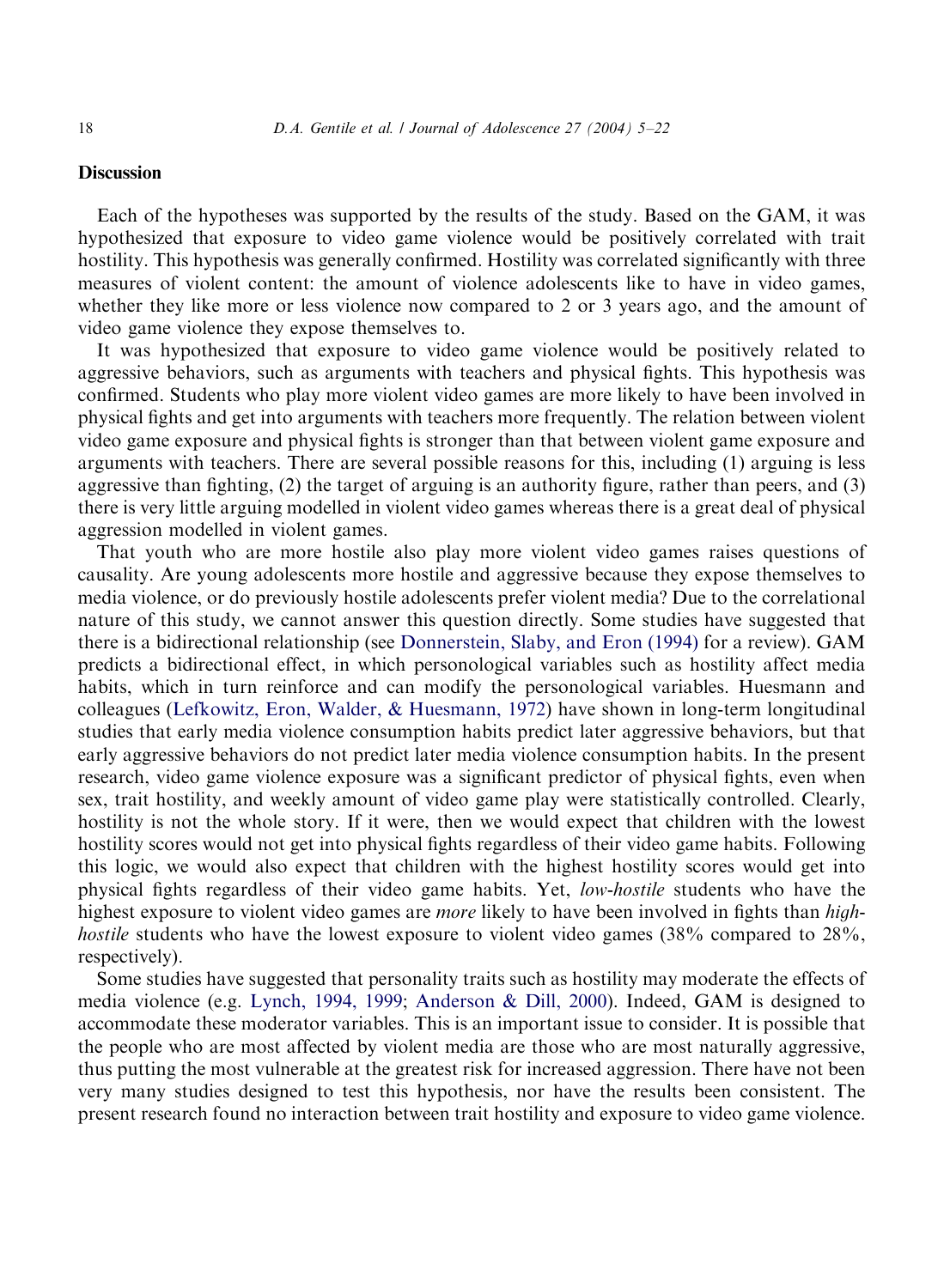Instead, an additive effect was found, such that a combination of high hostility and video game violence places an adolescent at an increased risk for higher levels of aggression.

We recommend approaching the question of media violence from a risk factors perspective [\(Gentile](#page-17-0) & [Sesma, 2003\)](#page-17-0). Clearly, media violence is not the sole cause of aggression. But it is likely that it is one of several causes leading to it. Indeed, the American Psychological Association, the American Academy of Pediatrics, the American Academy of Child and Adolescent Psychiatry, and the American Medical Association recently issued a joint statement that there is a ''causal connection'' between media violence and aggressive behavior, but that it is a complex effect ([AAP,](#page-16-0) [APA, AACAP,](#page-16-0) & [AMA, 2000\)](#page-16-0). We hypothesize that children with multiple risk factors for violence are more likely to exhibit aggressive behavior. The present data lend support to this hypothesis. Children with high levels of hostility are more likely to be involved in fights than low-hostile children. If they expose themselves to more video game violence, their odds of being involved in fights increase even more. This approach may also be fruitful when considering differential effects correlated with sex. This study clearly shows that even after controlling for sex, video game violence exposure is a significant factor related to physical fights for both boys and girls. However, boys are generally at greater risk for aggressive behaviors, and they compound that risk by playing more violent games for greater amounts of time than girls play.

In addition to examining trait hostility as a possible moderator of the effects of violent video game play, this study addressed GAM's prediction that in the long term, trait hostility is a mediator of the effects of violent video games on aggressive behavior. The path analyses clearly showed this mediating effect of hostility, in which hostility mediates the effects of both amount of play and violence exposure on grades and aggressive behaviors. Because correlational studies are more likely to show long- than short-term effects, this pattern of results is perhaps not surprising. Short-term effects studies (such as experimental studies) are probably more likely to find moderator effects than long-term effects studies (such as correlational studies).

It is worth noting that the Cook and Medley Hostility Scale includes measures of hostile actions, attitudes, and beliefs. Therefore, controlling for trait hostility is a very conservative procedure when testing predictors of antisocial (e.g. arguments) and aggressive (e.g. fights) behaviors. It is likely that partialling out hostility underestimates any true direct effect of violent video game exposure on antisocial and aggressive behaviors.

Two hypotheses were advanced regarding the amount of video game play—that amount would be negatively related to school performance and that it would not be related to aggressive behaviors. The first hypothesis was supported and the second was partially supported. As shown in [Fig. 1,](#page-12-0) amount of play is both directly and indirectly (mediated by hostility) related to grades. This result is consistent with the displacement hypothesis and with previous research both with video games (e.g. [Anderson](#page-16-0) & [Dill, 2000](#page-16-0)) and television (e.g. [Williams, Haertel, Haertel, &](#page-17-0) [Walberg, 1982\)](#page-17-0). Amount of play was not directly related to arguments with teachers or physical fights, but it was indirectly (mediated by hostility) related to arguments with teachers (but not fights). It is possible that the amount is related to arguments indirectly because hostile children play more and are also more likely to play violent games when they do play.

Parent involvement in video game habits appears to act as a protective factor. Parental limits to violent video game play are negatively correlated with fights and arguments, and positively correlated with school performance. In a recent intervention study, 3rd- and 4th-grade students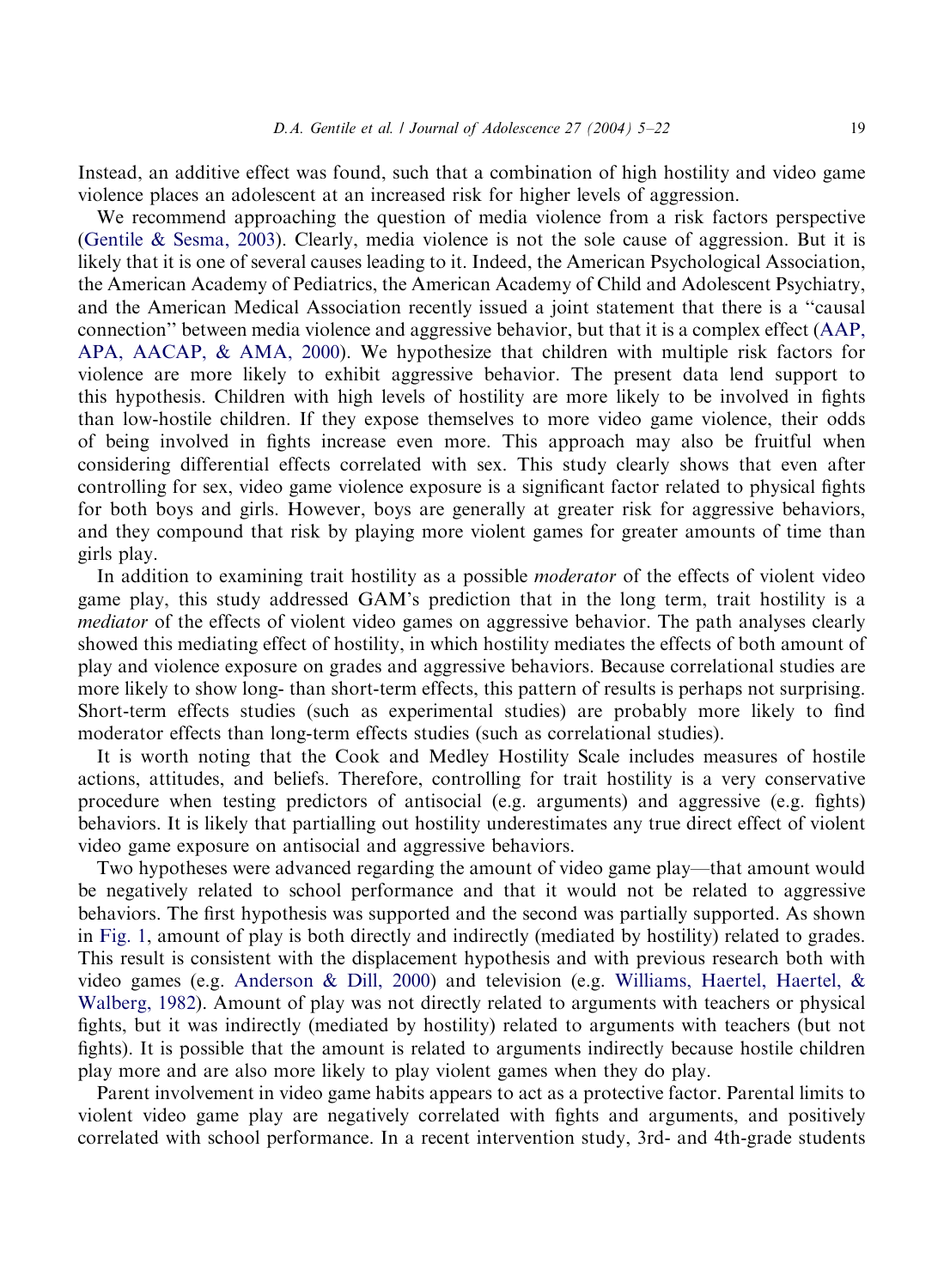received classroom instruction designed to reduce media consumption [\(Robinson, Wilde,](#page-17-0) [Navracruz, Haydel,](#page-17-0) & [Varady, 2001](#page-17-0)). The intervention focused on limiting the amount of TV, video game, and video use at home, but did not focus specifically on changing habits regarding violent media. After 6 months of instruction, students who had received the intervention (and had reduced their media consumption) displayed lowered peer ratings of aggression and lower observed verbal aggression compared to matched samples of students. The results of the present study are consistent with the findings of Robinson and colleagues. Limits on amount of video game play by parents were related to fewer arguments with teachers and lower incidence of physical fights. In addition, the present study offers a hint that limiting content may also bring beneficial effects. Students who reported that their parents more frequently checked the ratings before allowing them to buy or rent video games were also less likely to argue with teachers or get into physical fights. In fact, statistically controlling for respondent sex, hostility, weekly amount of video game play, and video game violence exposure, the frequency with which parents monitor their adolescents' video game habits added a significant amount of predictive power when predicting physical fights. Parents who are involved in video game selection and monitor hours played are more likely to have children who get into fewer physical fights. However, it is unclear whether these results are due to parents' media-specific behaviors (monitoring) or whether they are due to a broader pattern of more-involved parenting styles. Future research on this issue is needed.

GAM also describes the etiology of aggressive behavior over the long term. GAM hypothesizes that playing violent video games over time leads to increases in aggressive personological and behavioral variables. The pattern of intercorrelations among personological variables (e.g. hostility, preference for violent content) and behavioral variables (e.g. arguments and physical fights) and the path analyses predicting aggressive behaviors are both consistent with this prediction of the model.

It is important to note, however, that this study is limited by its correlational nature. Inferences about causal direction should be viewed with caution. However, these results suggest that concern about exposure to violent video games is not misplaced. This study is also limited by a reliance on self-report and by not being able to assess the type of violence (e.g. realistic vs. cartoon-style). However, it is likely that if the participants did not report truthfully, they would have been likely to try to portray themselves positively (e.g. underestimate their aggressive behaviors). This would have only reduced our ability to find significant results. Similarly, given that other research suggests that realism in media violence is linked with greater effects (e.g. [Potter, 1999\)](#page-17-0), our inability to separate realistic from cartoonish portrayals only serves to weaken our ability to find significant results. Associations were found among video game habits, aggressive behaviors, and school performance. These results are consistent with the substantial amount of other media violence research, video game research, and the predictions from the GAM. Furthermore, the findings regarding parental involvement are consistent with other research on parental monitoring and limits, both in terms of how few parents monitor or set rules, and the beneficial effects of such monitoring and limits (e.g. [Lin](#page-17-0) & [Atkin, 1989;](#page-17-0) [Huston et al., 1992](#page-17-0); [Austin, 1993](#page-16-0); [Dorr](#page-16-0) & [Rabin,](#page-16-0) [1995;](#page-16-0) [Strasburger](#page-17-0) & [Donnerstein, 1999\)](#page-17-0). Additional experimental and longitudinal research is needed. Yet, it is hoped that youth, parents, and educators can begin to use the results of this research to modify children's video game habits in ways that promote children's health and school success.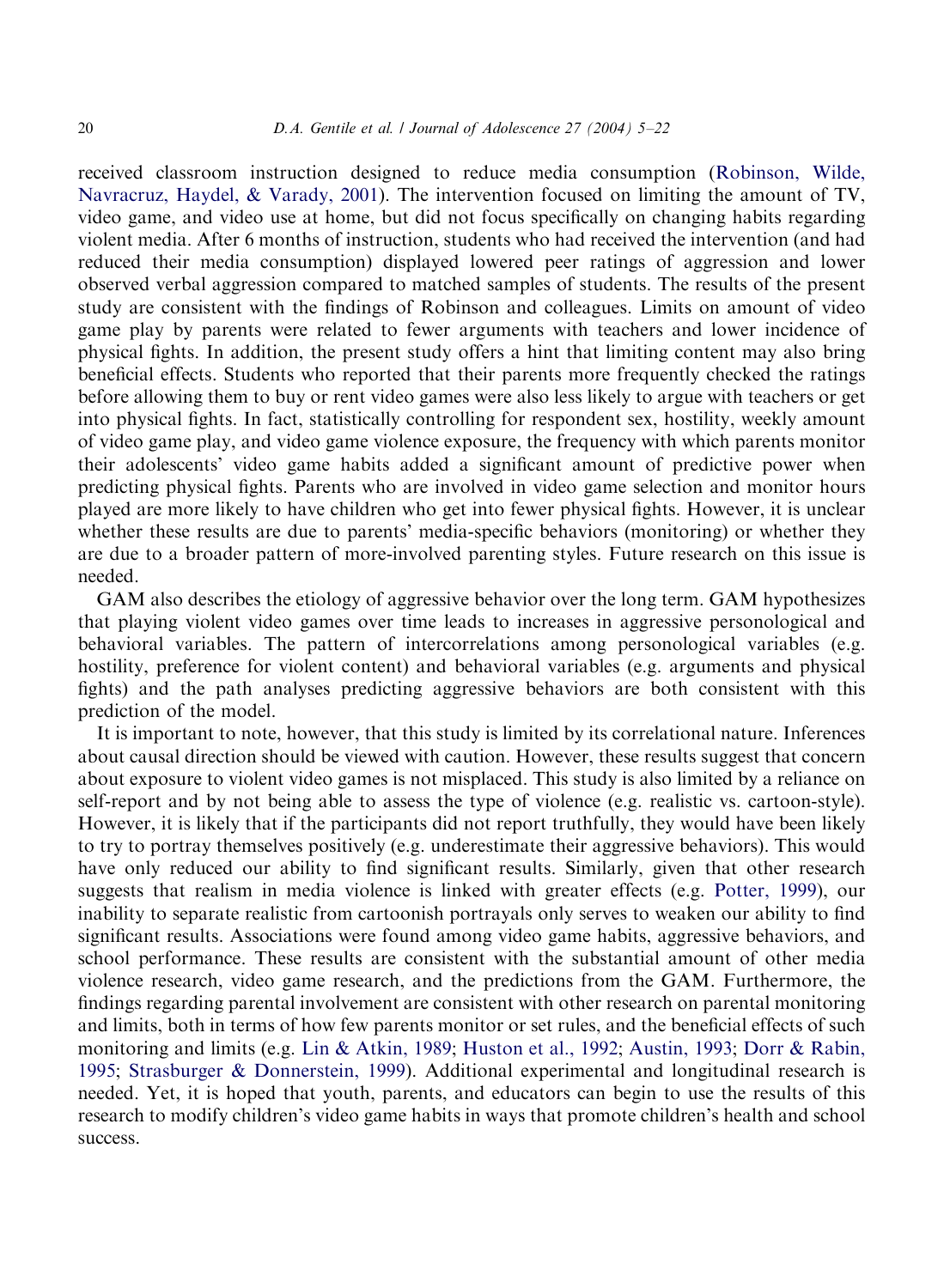#### <span id="page-16-0"></span>Acknowledgements

The first three authors contributed equally to this manuscript.The authors would like to thank Abbie Olson for her helpwith data collection, Martha Paschke, Tara van Brederode, Craig Anderson, and Jeanne Funk for their helpful comments, and the four schools for their support. Douglas Gentile is currently at Iowa State University. Paul Lynch is currently at New York University Medical School.

#### **References**

- American Academy of Pediatrics, American Psychological Association, American Academy of Child & Adolescent Psychiatry, & American Medical Association (2000). Joint statement on the impact of entertainment violence on children [Web Page]. URL <http://www.aap.org/advocacy/releases/jstmtevc.htm>.
- American Psychological Association (1992). Ethical principles of psychologists and code of conduct. American Psychologist, 47, 1597–1611.
- Anderson, C. A., & Bushman, B. J. (2001). Effects of violent games on aggressive behavior, aggressive cognition, aggressive affect, physiological arousal, and prosocial behavior: A meta-analytic review of the scientific literature. Psychological Science, 12, 353–359.
- Anderson, C. A., & Bushman, B. J. (2002). The general aggression model: An integrated social-cognitive model of human aggression. Annual Review of Psychology, 53.
- Anderson, C. A., & Dill, K. E. (2000). Video games and aggressive thoughts, feelings, and behavior in the laboratory and life. Journal of Personality and Social Psychology, 78, 772–790.
- Austin, E. W. (1993). Exploring the effects of active parental mediation of television content. Journal of Broadcasting & Electronic Media, 37, 147–158.
- Austin, E. W., Pinkleton, B. E., & Fujioka, Y. (2000). The role of interpretation processes and parental discussion in the media's effects on adolescents' use of alcohol. Pediatrics, 105, 343–349.
- Children Now (2001). Fair play? Violence, gender and race in video games. Los Angeles, CA: Children Now.
- Cohen, A. (2000). New game [PlayStation 2]. Time, 156, 58–60.
- Come in and play (2000). Supermarket Business, 55, 103.
- Cook, W. W., & Medley, D. M. (1954). Proposed hostility and parisaic-virtue scales for the MMPI. Journal of Applied Psychology, 38, 414–418.
- Corder-Bolz, C. R. (1980). Mediation: The role of significant others. Journal of Communication, 30, 106–118.
- Creasey, G. L., & Myers, B. J. (1986). Video games and children: Effects on leisure activities, schoolwork, and peer involvement. Merrill–Palmer Quarterly, 32, 251–262.
- Dewitt, P. E. (1993). The amazing video game boom. Time, September 27, 67–71.
- Dietz, T. L. (1998). An examination of violence and gender role portrayals in video games: Implications for gender socialization and aggressive behavior. Sex Roles, 38, 425–442.
- Dill, K. E., & Dill, J. C. (1998). Video game violence: A review of the empirical literature. Aggression and Violent Behavior, 3, 407–428.
- Dill, K. E., Gentile, D. A., Richter, W. A., & Dill, J. C. (2001). Portrayal of women and minorities in video games. Paper presented at the 109th Annual Conference of the American Psychological Association, San Francisco, CA, August 2001.
- Donnerstein, E., Slaby, R. G., & Eron, L. D. (1994). The mass media and youth aggression. In L. D. Eron, J. H. Gentry, & P. Schlegel (Eds.), Reason to hope: A psychosocial perspective on violence and youth (pp. 219–250). Washington, DC: American Psychological Association.
- Dorr, A., & Rabin, B. E. (1995). Parents, children, and television. In M. Bornstein (Ed.), *Handbook of parenting*, Vol. 4 (pp. 323–351). Mahwah, NJ: Lawrence Erlbaum.
- Funk, J., Hagan, J., & Schimming, J. (1999). Children and electronic games: A comparison of parents' and children's perceptions of children's habits and preferences in a united states sample. Psychological Reports, 85, 883–888.